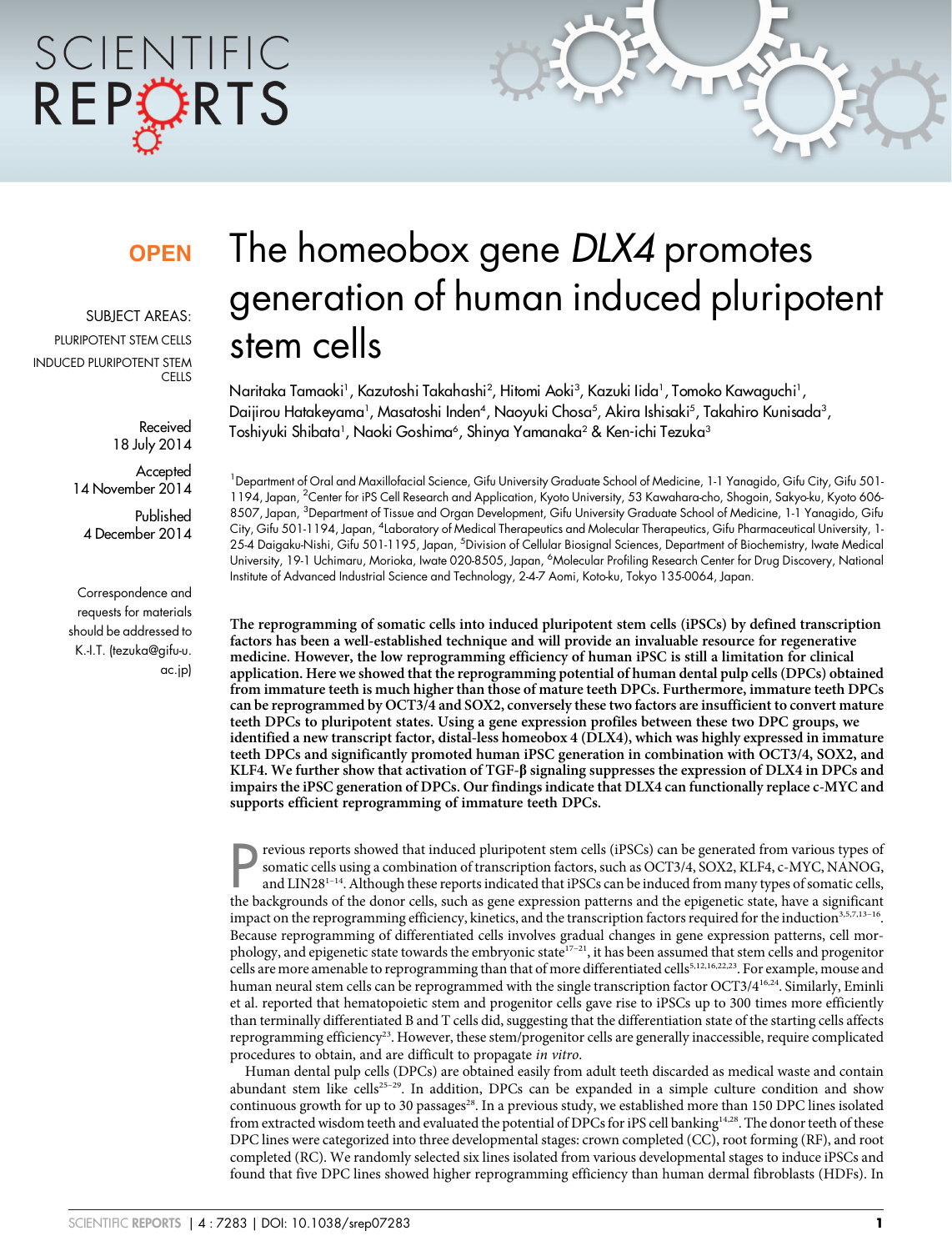this study, it remained unclear why DP75, isolated from the oldest patient in the RC stage, showed remarkably low reprogramming efficiency similar to HDFs.

Here, we focused on the relationship between the developmental stages of DPCs and reprogramming efficiency. We found that DPCs in the mature (RC) stage were reprogrammed less efficiently than DPCs in the immature (CC and RF) stages.

#### **Results**

DPCs isolated from immature teeth can be reprogrammed into iPSCs using two factors. First, we attempted to generate iPSCs from DP31 cells, a cell line isolated from the immature (CC) stage of teeth, using as few transcription factors as possible. We found that only two factors, OCT3/4 and SOX2 (OS), are required to induce ES-cell-like colonies repeatedly, albeit with very low frequency compared to the combination of OCT3/4, SOX2, and KLF4 (OSK) (Fig. 1a). Similarly, we obtained iPSCs from other immature tooth DPCs, such as DP1 (CC stage) and DP87 (RF stage), with only two factors (data not shown). Genomic PCR was employed to demonstrate that OSinduced iPSCs derived from DP31 cells (iPS-DP31-OS) contained only OCT3/4 and SOX2 transgenes (Fig. 1b). We also confirmed that iPS-DP31-OS cells could be expanded easily and expressed human specific pluripotency markers (Fig. 1c). These cells differentiated into



Figure 1 | DP31 cells can be reprogrammed to iPSCs using OCT3/4 and SOX2. (a) We obtained a few ES-cell-like colonies from  $5 \times 10^5$  DP31 cells transduced with OCT3/4 and SOX2 (OS), but we could not obtain any ES-cell-like colonies from DP75 cells. Human ES-cell-like colonies were counted at 30 days post infection. Error bars indicate  $\pm$  S.D. (n = 3). (b) Genomic PCR using transgene-specific primers, with DP31 cells as a negative control, confirmed the insertion of only two transgenes in iPSCs derived from DP31 cells transduced with OS (iPS-DP31-OS) by PCR. The numbers denote different iPSC lines. We cropped the gels and blots for clarifying our presentation. The gels have been run under the same experimental conditions. (c) iPS-DP31-OS cells expressed pluripotency markers including SSEA3, TRA-1-60, TRA-1-81, and NANOG. Scale bar = 100  $\mu$ m. (d) Pluripotency of iPS-DP31-OS cells was confirmed by EB-mediated differentiation and teratoma formation assay. Immunofluorescence staining showed that EB structures derived from iPS-DP31-OS cells expressed markers characteristic of the three germ layers including bIII-tubulin (ectoderm), a-smoothmuscle actin (mesoderm), and  $\alpha$ -fetoprotein (endoderm). Nuclei were stained with Hoechst 33342. Scale bar = 100 µm. Hematoxylin- and eosin-stained sections of teratomas generated from iPS-DP31-OS cells are shown in the lower panels. The teratomas contained various tissues of all three germ layers, such as neural-tube-like structures (ectoderm), cartilage (mesoderm), and gut-like epithelial tissue (endoderm). Abbreviations: AFP, alpha-fetoprotein;  $\alpha$ -SMA, alpha smooth muscle actin. Scale bar = 100 µm.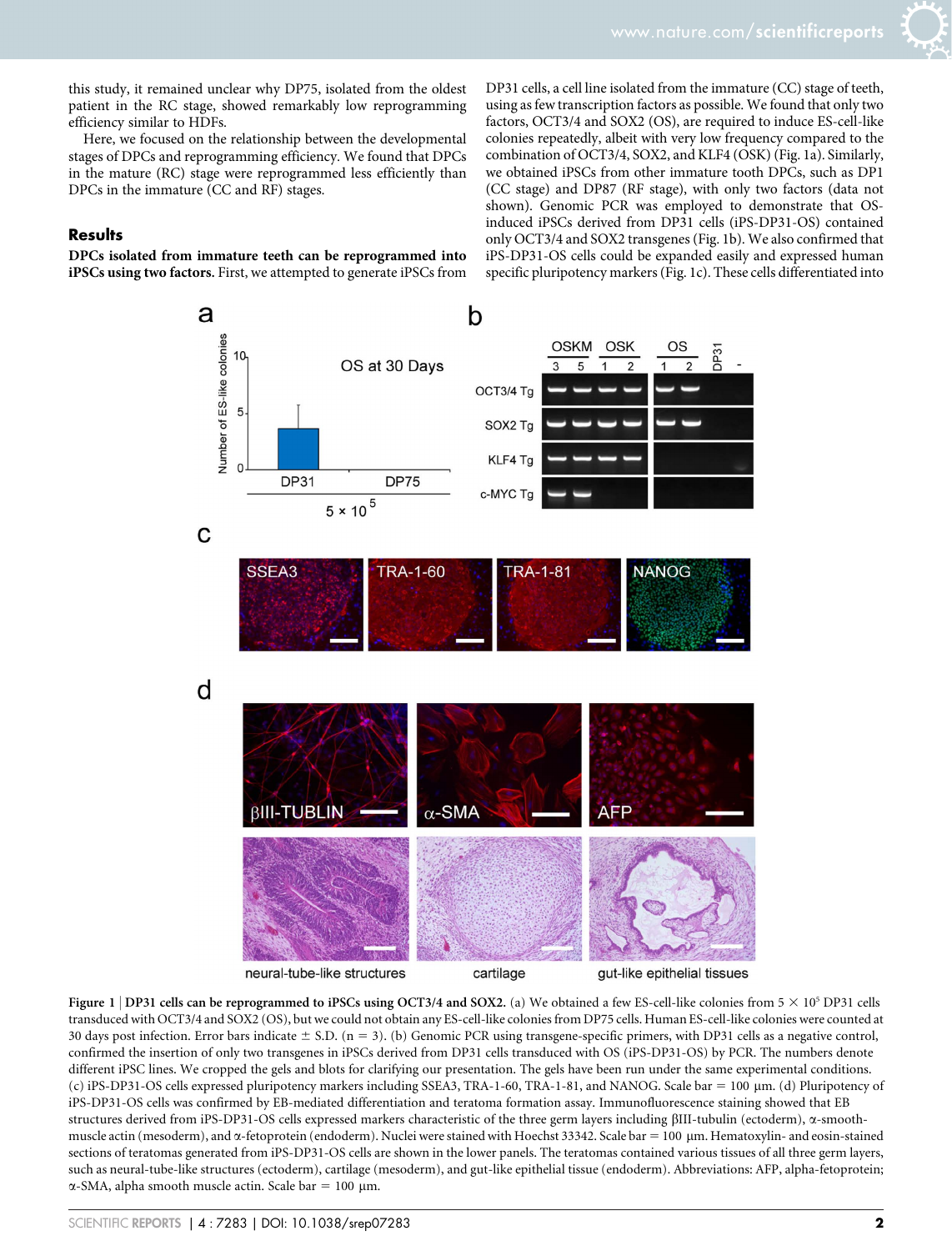all the three germ layers in vitro and in vivo (Fig. 1d). However, we did not obtain any ES-cell-like colonies from DP75, a line obtained from the mature (RC) stage of the tooth, using the OS cocktail (Fig. 1a). These results compelled us to further examine the maturation stage dependency of DPC reprogramming.

Statistical comparison of reprogramming potency between immature and mature tooth DPCs. To confirm that the reprogramming potency of DPC lines was dependent on the developmental stage but not on simple individual differences of donor teeth, we selected an additional five DPC lines (nine lines in total) isolated from various developmental stages (Supplementary Fig. S1) and introduced Yamanaka's four factors (OCT3/4, SOX2, KLF4, c-MYC; OSKM) into them using a retroviral gene-delivery system. Human ES-celllike colonies were morphologically identified and counted at 21 days post-infection as previously described<sup>1,14</sup>. The number of human EScell-like colonies obtained from each DPC line was normalized to that of DP31 cells. All DPC lines isolated from the immature teeth (CC and RF stages) group showed significantly higher reprogramming efficiency than the lines isolated from mature (RC stage) teeth (Fig. 2a).

Identification of differentially expressed genes in DPCs isolated from immature and mature teeth. The results of the reprogramming experiments prompted us to compare the gene expression profiles of DPCs from mature and immature teeth. To avoid masking of target genes by sex-related genes, we chose eight DPC lines isolated from male donors (four lines from individuals with immature teeth and four lines from individuals with mature teeth) (Supplementary Fig. S1). Among the 28 genes significantly up-regulated by more than five-fold in immature teeth DPCs (Supplementary Table S1), we focused on the homeobox gene Dlx4, the expression of which was up-regulated 35-fold in immature teeth DPCs on average and was thus the most differentially expressed transcription factor.

We performed a real-time PCR assay to evaluate the transcript levels of DLX4 in each DPC line. As expected, the transcript levels of DLX4 in DPCs from immature teeth were much higher than those of mature teeth DPCs and HDFs (Fig. 2b). Moreover, the transcript levels of DLX4 in all immature teeth DPCs were similar to those of human ES cells (hKES).

Ectopic expression of DLX4 promotes human iPSC generation. We next studied whether ectopic expression of DLX4 could increase



Figure 2 <sup>|</sup> DPCs from immature teeth were more amenable to reprogramming than DPCs from mature teeth and showed high expression levels of endogenous DLX4.(a) Nine DPC lines were selected for evaluation of reprogramming potency. The four Yamanaka factors (OSKM) were introduced by a retroviral system, and the induced human ES-cell-like colonies were counted at 21 days post infection. The number of human ES-cell-like colonies obtained from each DPC line was normalized against that obtained from DP31 cells. Error bars indicate  $\pm$  S.D. (n = 3). Asterisks indicate statistical significance: \*P < 0.05, \*\* P < 0.01, and \*\*\* P < 0.001 compared to DP31 values. (b) The transcript levels of endogenous DLX4 were quantified using real-time RT-PCR. DPCs from immature teeth showed significantly higher levels of endogenous DLX4 than DPCs from mature teeth. Moreover, the transcript levels of DLX4 in all immature teeth DPCs were similar to those of human ES cells (hKES). GAPDH was used as an internal control. Error bars indicate  $\pm$  S.D. (n = 3). Asterisks indicate statistical significance: \*P < 0.05, \*\* P < 0.01, and \*\*\* P < 0.001 compared to values from DP31 cells.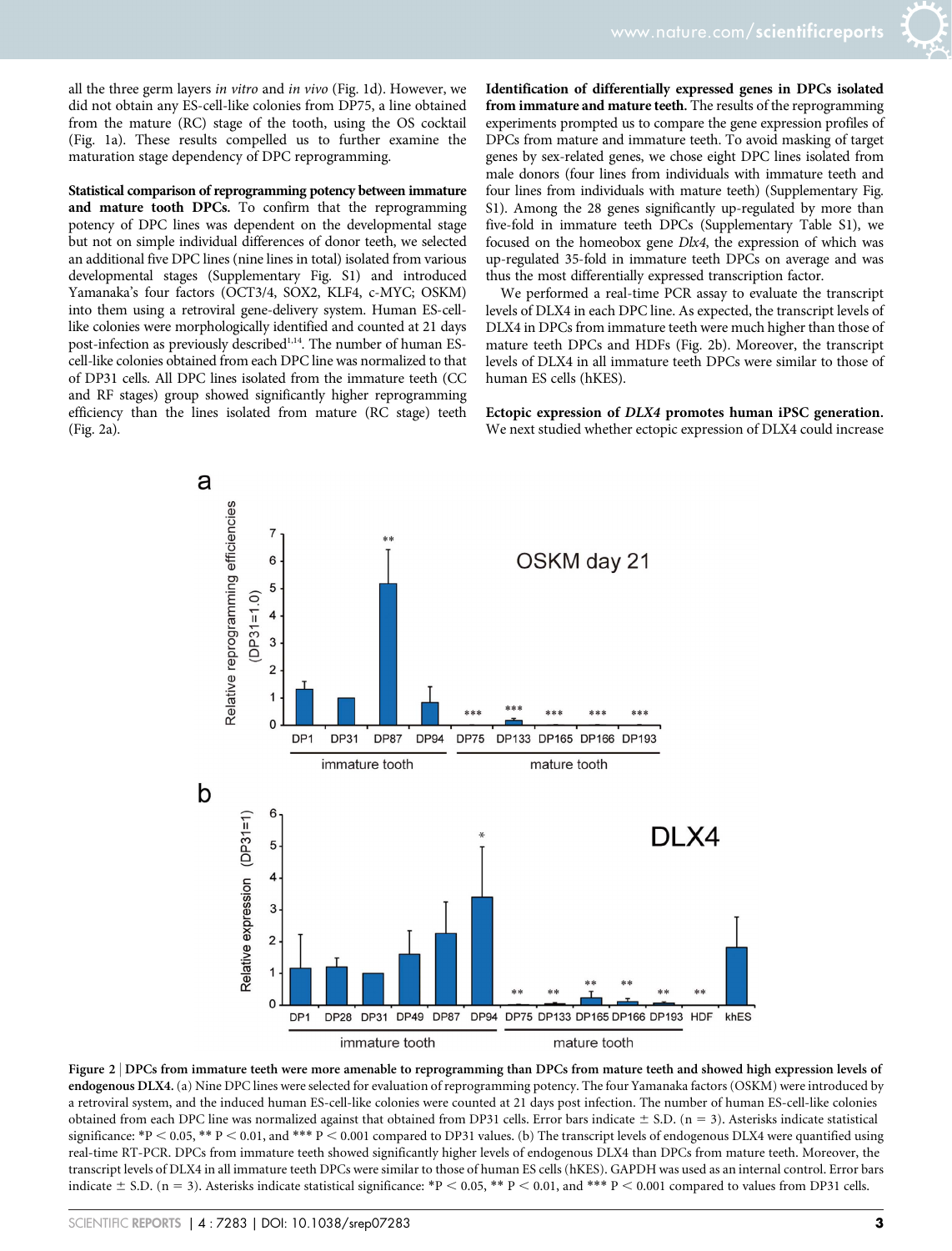

Figure 3 <sup>|</sup> Ectopic expression of DLX4 promoted human iPSC generation. (a-c) Numbers of human ES-cell-like colonies obtained from DPCs and HDFs. Human ES-cell-like colonies isolated from 5  $\times$  10<sup>5</sup> or 5  $\times$ 104 infected cells were counted at 30 days post infection. Error bars indicate  $\pm$  S.D. (n = 3). Asterisks indicate statistical significance; \*P < 0.05, \*\*P < 0.01, and \*\*\*P  $<$  0.001.

the reprogramming efficiency of DPCs. Because we could not obtain any ES-cell-like colonies from mature teeth DPCs using the OS combination, we tried co-expression of DLX4 with OS (OSD) to convert DP75 into pluripotent cells. Contrary to our expectation, we could not obtain any ES-cell-like colonies from DP75 using the OSD cocktail (Fig. 3a). However, we observed a synergistic increase in the number of ES-cell-like colonies when both DLX4 and KLF4 were co-introduced with OS (OSKD) ( $\sim$ 0.03%). The number of EScell-like colonies obtained from DP75 with OSKD was similar to the number obtained using OSKM (Fig. 3a). Next, we addressed whether ectopic expression of DLX4 could produce a similar effect during the reprogramming of DP31 cells obtained from immature teeth. As observed in DP75 cells, ectopic expression of DLX4 enhanced the reprogramming efficiency of DP31 cells (Fig. 3b). Although we could not obtain any ES-like colonies from  $5 \times 10^4$  introduced DP31 cells

with OS combination, we could obtain about 30 ES-like colonies constantly by using OSD combination. The OSD combination increased the reprogramming efficiency of DP31 ( $\sim$ 0.07%) to the same level provided by OSK (Fig. 3b). As observed in DPCs, the OSKD cocktail increased the reprogramming efficiency in HDF cells to the same level observed using OSKM, although we did not obtain any ES-cell-like colonies with OSD alone, as observed for DP75 cells (Fig. 3c). Our results indicate that ectopic expression of DLX4 enhances reprogramming efficiency in combination with OCT3/4 and SOX2, similarly to KLF4. Notably, we found that use of the OSKD combination not only enhanced reprogramming, but also prevented the generation of non-ES-cell-like colonies to a greater extent than was observed with OSKM (Supplementary Fig. S2).

To determine whether enhanced reprogramming efficiency by DLX4 overexpression could result in stable establishment of iPSC lines, we picked nine ES-cell-like colonies derived from DP31 with OSD (termed iPS-DP31-OSD) for further examination. Among them, eight colonies were successfully expanded. Immunostaining confirmed the expression of pluripotent markers, including OCT3/4, SSEA4, TRA-1-60, and TRA-1-81, at levels similar to those in human ES cells (Supplementary Fig. S3a). Using real-time PCR analysis, we found that transcript levels of the pluripotency markers OCT3/4 (endogenous), NANOG, and REX1 were markedly increased in iPS-DP31-OSD lines relative to the parental cells and were similar to the transcript levels in human ES cells (Supplementary Fig. S3b). Differentiation potential towards the three germ layers was also confirmed in vitro and in vivo (Supplementary Fig. S3c).

Activation of TGF- $\beta$  signal suppresses the expression level of DLX4 in DPCs and impairs iPSC generation from DPCs. Previous reports showed that MET (mesenchymal-to-epithelial transition) is a crucial early process for direct reprogramming of mouse fibroblasts to pluripotent status and that ectopic expression of KLF4 potently induced CDH1 (E-cadherin) mRNA to promote MET<sup>19,20,30</sup>. Similarly, KLF4 alone robustly induced CDH1 in DP31 cells as previously reported with mouse fibroblasts<sup>20,30</sup> (Supplementary Fig. S4a). Interestingly, ectopic expression of DLX4 also up-regulated CDH1. However, the potency of CDH1 mRNA up-regulation appeared to be lower than that of KLF4. Recent reports showed that using an inhibitor of TGF-b signaling, which promotes EMT (epithelial to mesenchymal transition), could enhance iPSC generation from mouse and human fibroblasts<sup>20,31-33</sup>. We then attempted to address whether TGF- $\beta$ signaling could affect nuclear reprogramming of DPCs. Interestingly, the expression level of endogenous DLX4 in DPCs was suppressed by TGF- $\beta$  signaling (Fig. 4a). Moreover, addition of TGF- $\beta$ 1 dramatically reduced the number of iPSC colonies obtained from DP1 and DP31 cells (Fig. 4b). Our results indicated that activation of TGF- $\beta$  signaling suppresses the expression of DLX4 in DPCs and impairs the generation of iPSC from DPCs.

Since  $TGF-\beta$  signal also plays a crucial role in regulation of the cell cycle<sup>34,35</sup> and acceleration of cell cycle is a crucial process in early stage of reprogramming<sup>21</sup>. Next, we addressed whether enforced expression of DLX4 could affect the cell cycle in DPCs. Firstly, we tested whether enforced expression of DLX4 can activate endogenous expression of c-MYC in DPCs, because of its potential to replace c-MYC during nuclear reprogramming. Contrary to our expectations, we could not observe the up-regulation of c-MYC in DLX4 induced DP31 cells (Supplementary Fig. S4b). Similar to this, we also could not observe the down-regulation of CDK inhibitors by ectopic expression of DLX4, even with the combination of OSK (Supplementary Fig. S4b). Our results indicated that DLX4 does not accelerate cell growth in the early stage of reprogramming to promote iPSC generation.

#### **Discussion**

In this study, we have identified a new transcription factor, DLX4, also known as DLX7 or BP1, which promotes human iPSC generation in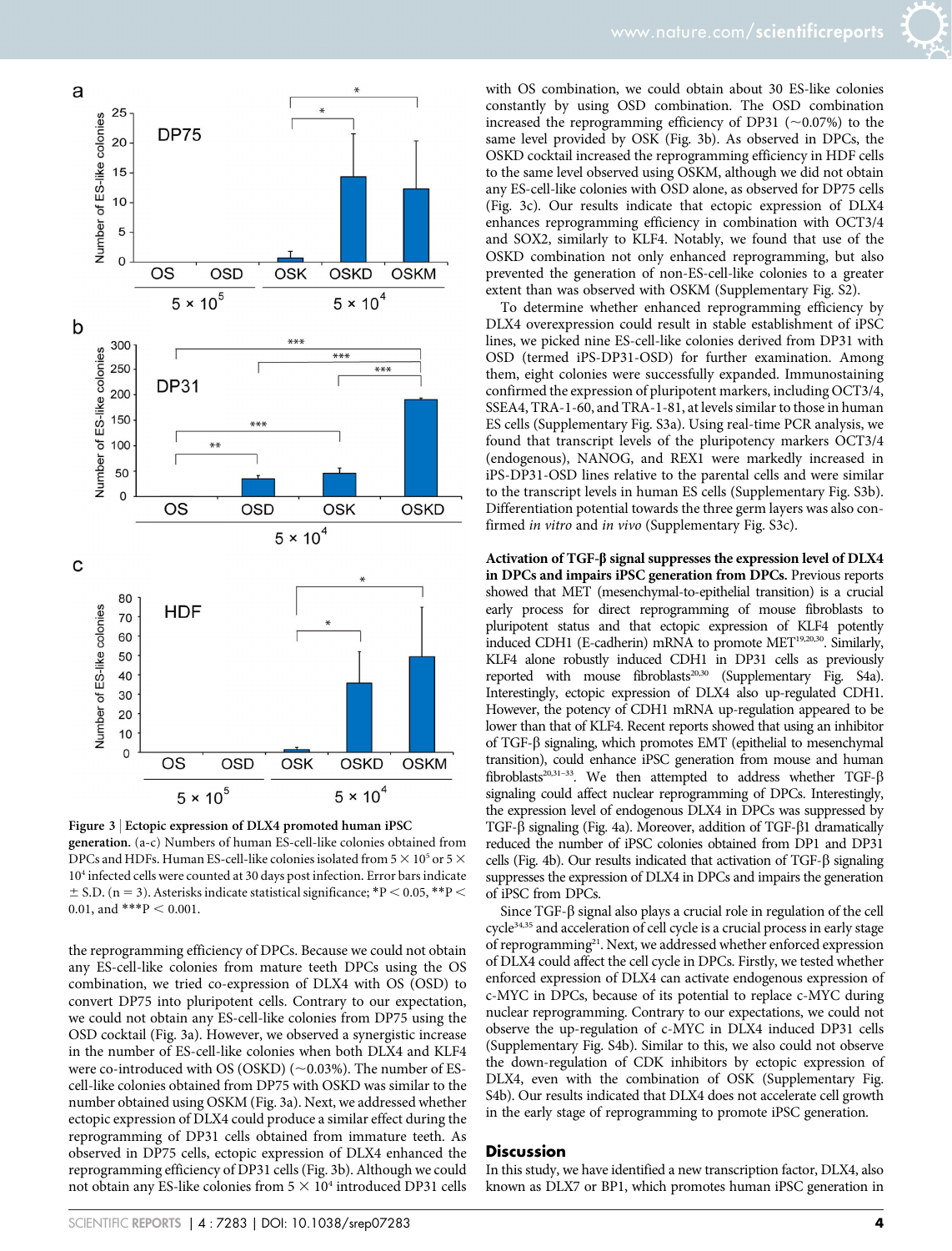



Figure 4 | Activation of TGF- $\beta$  signal suppressed the expression level of DLX4 in DPCs and impaired the generation of iPSCs from DPCs.(a) DP1 and DP31 cells were cultured in DPC culture medium with TGF- $\beta$ 1 (5 ng/ mL) or with acetic acid (as a control) for 48 h. Real-time PCR analysis showed that after activation of TGF- $\beta$  signal, the transcript levels of DLX4 were down-regulated in both DP1 and DP31 cells. GAPDH was used as an internal control. Error bars indicate  $\pm$  S.D. (n = 3). Asterisks indicate statistical significance; \*\*\*P < 0.001 (b) Human ES-cell-like colonies isolated from  $5 \times 10^4$  infected cells (OSKM) were counted at 21 days post infection. Numbers of human ES-cell-like colonies obtained from DP1 and DP31 were dramatically reduced when TGF-b1 (5 ng/mL) was added during the reprogramming process.

combination with the classical Yamanaka factors. In mammals, the Dlx gene family consists of six members that are organized into three closely linked pairs: Dlx1/Dlx2, Dlx5/Dlx6, and Dlx3/Dlx4<sup>36-38</sup>. These  $Dlx$  genes play crucial roles in early development<sup>39-42</sup> and are known to be expressed in cranial neural crest cells and later in the craniofacial mesenchyme<sup>43</sup>. In this study, we found that DPCs isolated from developing teeth in the CC or RF stage show high expression of DLX4. Some reports have demonstrated that Dlx genes are associated with mammalian tooth formation<sup>39,44</sup>, and indicated that DLX4 is closely related to abnormal human tooth formation. For example, a mutation of DLX3, which is the partner of DLX4, is associated with trichodento-osseous (TDO) syndrome and disrupts odontoblast polarization and dentin formation<sup>45</sup>. Therefore, it is conceivable that DLX4 is highly expressed in DPCs isolated from third molar teeth, which are still under development even after birth.

Previously, Maekawa et al. attempted to identify new transcription factors with the ability to replace Klf4 during nuclear reprogramming of mouse skin fibroblasts from their library of 1,437 human transcription factors<sup>46</sup>. DLX4 was in their library, but was not included in the final screening. We could not obtain any ES-cell-like colonies from HDFs using the OSD cocktail. Conversely, we found that DLX4 promoted iPSC generation in HDFs only in the presence of KLF4. Therefore, it is possible that ectopic expression of DLX4 alone did not improve reprogramming efficiency in HDFs. It was thus excluded from the candidate list in the previous study.

Here we showed that the OS cocktail converted DP31 into a pluripotent state, although cells isolated from mature teeth (DP75) failed to be reprogrammed. This result indicates that DPCs isolated from immature teeth have unique properties. In this study, we have revealed that ectopic expression of DLX4 significantly promotes human iPSC generation; accordingly high expression levels of DLX4 in immature teeth DPCs are helpful for their effective reprogramming. Our results suggest that DLX4 plays a crucial role during reprogramming of DPCs and controls their reprogramming efficiency. However, the regulation of reprograming efficiency by DLX4 does not fully explain the unique properties of immature teeth DPCs. For example, the OSD cocktail was still insufficient to convert DP75 to a pluripotent state, conversely it up-regulated the reprogramming efficiency of DP31 to the same level provided by OSK. Moreover, DP87 shows substantially higher reprogramming efficiency but the expression level of DLX4 is average compared to other immature teeth DPC lines. This indicated that the measured endogenous DLX4 expression level determined by real-time PCR did not completely correlate with the reprogramming efficiency of DPCs and endogenous DLX4 expression may not be the sole factor responsible for the reprogramming efficiency to DPCs. A plausible explanation is that DLX4 may function together with some partner gene(s) to promote reprogramming, so the expression level of this (these) gene(s) may also affect the reprogramming efficiency of DPCs. Further screening of the genes listed in Supplemental Table S1 may lead to the discovery of additional factors that work together with DLX4.

An important remaining question is how DLX4 acts on a molecular level to promote reprogramming process in DPCs. Trinh et al. showed that DLX4 induces c-MYC and inhibits TGF- $\beta$  mediated induction of  $p15^{Ink4B}$  and  $p21^{WAF1/Cip1}$  expression by blocking the TGF- $\beta$ /Smad signaling pathway in normal and malignant epithelial cell lines<sup>47</sup>. Blockage of TGF- $\beta$  signaling leads to promotion of MET, which is critical initiating event during the derivation of iPSCs from mesenchymal cells<sup>19,20</sup>. In this study we also observed that enforced expression of DLX4 in DPCs caused modest up-regulation of CDH1, however compared to KLF4, the potential to induce CDH1 is very mild. It was initially speculated that DLX4 may promote reprogramming process by activating the endogenous expression of c-MYC, because we found that DLX4 can restore the reprogramming efficiencies of DPCs and HDFs in the absence of c-MYC. The close correlation between DLX4 and c-MYC also has been shown in other cell types, such as hematopoietic cells<sup>48,49</sup>. Contrary to our expectation, we could not observe the up-regulation of c-MYC after induction of DLX4 in DPCs. Similar to c-MYC, enforced expression of DLX4 also did not affect the transcript levels of CDK inhibitors, such as p21<sup>WAF1/Cip1</sup>, p15<sup>Ink4B</sup>, and p16<sup>Ink4A</sup>, which have been demonstrated as roadblocks against reprogramming<sup>18,50-53</sup>. On the other hand, we did observe that TGF- $\beta$  suppressed the expression of DLX4 in DPCs and impaired iPSC generation. Although the TGF- $\beta$ /activin signaling pathway is important for the maintenance of human embryonic stem cells<sup>54,55</sup>, our results suggested that the TGF- $\beta$  signaling associated with reduction of DLX4 is one of the roadblocks for effective reprogramming of human somatic cells. Since homeobox genes often function in a context dependent and lineage specific manner, the functions of DLX4 may be depended on the cell types. Although we have tested two mesenchymal linages of somatic cells whether DLX4 can promote reprogramming, it is desirable to test another cell types, such as epithelial and hematopoietic cells.

In this study we used conventional retroviral system to induce iPSCs and our process contains splitting step at 6 days post infection.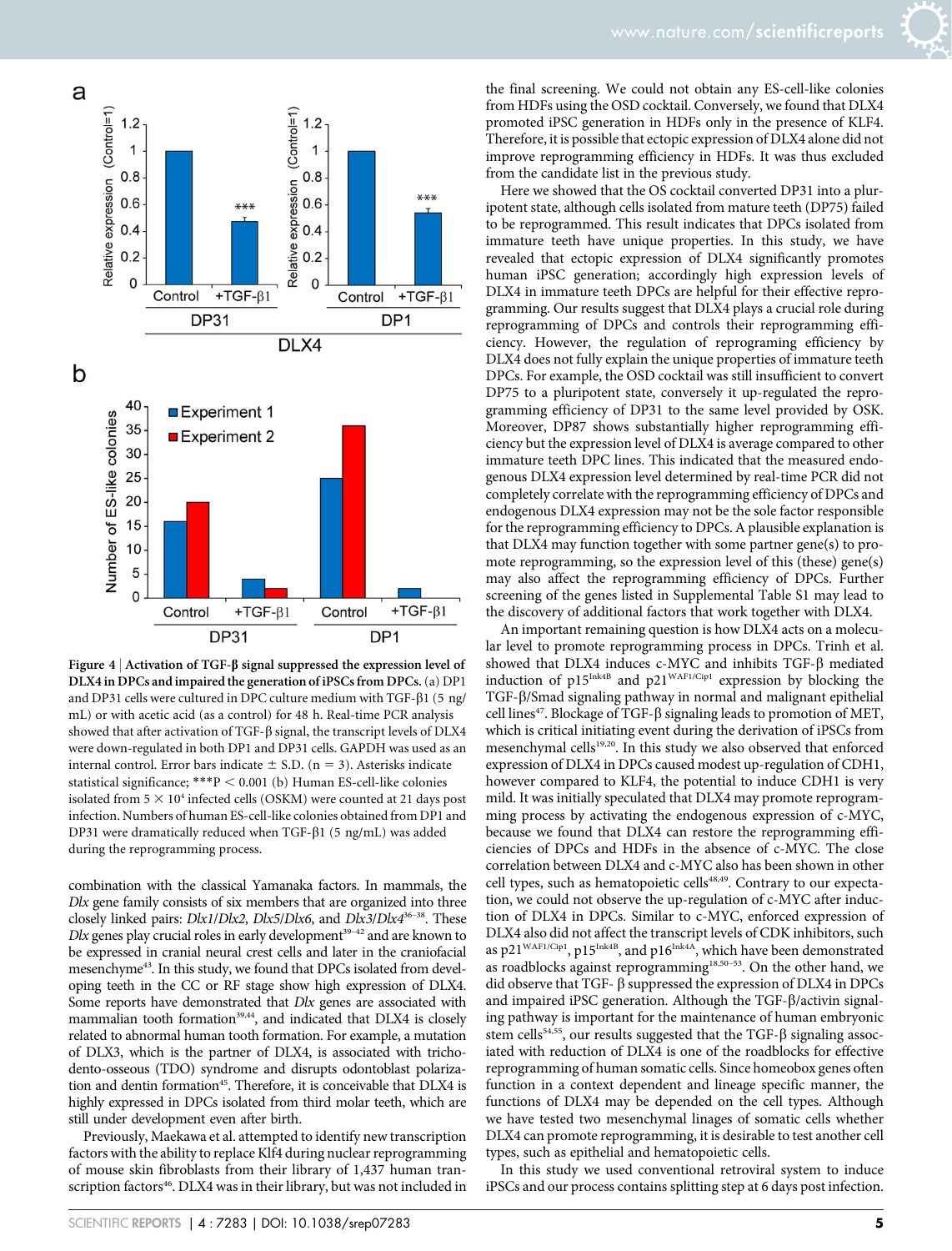So we cannot formally exclude the possibility that we might count the ES-like colonies derived from the same clones and this could result in overestimation of reprogramming efficiencies. But as mentioned above, it was unlikely that DLX4 induced proliferation in DPCs before the splitting step and accordingly the number of ES-like colonies obtained from using DLX4 was increased.

Here we show that DPCs isolated from immature teeth are more easily reprogrammed into iPSCs than DPCs derived from adult teeth and identify DLX4 as one of the candidate genes that is differentially expressed during the developmental stage. To our knowledge, this is the first report of a new transcript factor that enhances iPSC generation based on a comparative analysis of gene expression profiles using human cell resources. Our findings also provide evidence that our DPC collection obtained from many donors is a promising resource for both basic and clinical studies toward setting up a human iPS cell bank.

#### **Methods**

Cell culture. The isolation of DPCs was described in our previous report. DPCs were cultured in MSCGM (Lonza) and HDFs were cultured in DMEM with 10% FBS containing penicillin/streptomycin. The human ES cell line (KhES01) was obtained from Kyoto University and cultured on mitomycin C-treated SNL feeder cells in Primate ES cell medium (ReproCELL) supplemented with 4 ng/mL bFGF (WAKO). Human iPSCs were generated and maintained in the human ES cell culture condition.

Virus production and iPSC generation. We first introduced the mouse receptor for retroviruses (Slc7a1) into DPCs and HDFs using a lentiviral system according to our previous report<sup>1,14</sup>. Complementary DNA for human OCT3/4, SOX2, KLF4, and c-MYC was cloned into the retroviral pMXs vector, and DLX4 was transferred to the pMXs-GW retroviral expression vector using the Gateway LR reaction. These pMXsbased retroviral vectors were separately transfected into Plat-E cells (ecotropic retrovirus packaging cells) using Fugene 6 (Roche). We also used a pMX retroviral vector encoding enhanced green fluorescent protein (EGFP) to monitor transduction efficiency by fluorescence-activated cell analysis (FACSAria, Beckton Dickinson). Twenty-four hours after transfection, the medium was replaced with fresh medium. After 24 hours, the viral supernatant was collected and mixed with an equal amount of each factor to infect HDFs/Slc7a1 and DPCs/Slc7a1 in medium supplemented with 4 mg/mL polybrene (Nacalai Tesque). Six days after retroviral infection, HDFs/Slc7a1 and DPCs/Slc7a1 were harvested by trypsinization and replated at  $5 \times 10^4$  or  $5 \times 10^5$ cells per 100-mm dish on mitomycin C-treated SNL feeder cells. The next day, the medium was replaced with primate ES cell medium supplemented with 4 ng/mL bFGF. Recombinant human TGF-b1 (reconstituted with 10 mM citric acid containing 0.1% BSA) was obtained from Pepro Tech. To evaluate the effect of activating TGF- $\beta$  signal during reprogramming, we added TGF- $\beta$ 1 (5 ng/mL) into culture medium from day 1 to day 21 after retroviral infection, and counted the human ES-cell-like colonies obtained from  $5 \times 10^4$  infected DPCs at day 21.

Assessment of reprogramming efficiency of DPC lines. To determine the reprogramming potential of DPCs isolated from various developmental stages, we introduced the OSKM transcription factors into nine DPC lines using a retroviral system. The generation of iPSCs was performed according to our general protocol. Since we found that the transduction efficiencies of DPCs are at similar levels in their early passages, we used DPCs within ten passages to induce iPSCs. We counted the human ES-cell-like colonies obtained from  $5 \times 10^4$  infected DPCs at 21 days after infection. The assays were conducted three times. The number of the human ES-celllike colonies obtained from each DPC line was normalized to the number obtained from DP31. The relative reprogramming efficiency of DP31 was set as 1.0.

Real-time PCR. Total RNA was isolated from the cells using an RNeasy Plus Mini Kit (Qiagen). Total RNA (500 ng) was used for the reverse transcription reaction with Rever Tra Ace-a (Toyobo) according to the manufacturer's instructions. For realtime PCR analysis, PCR amplification of cDNA was performed by using SYBR Premix Ex Taq (Takara) and analyzed using a Thermal Cycler Dice Real-Time System (Takara). Primer sequences are listed in Supplementary Table S2.

 ${\bf Immunofluorescence \ staining.}$  The cells were fixed with 4% paraformaldehyde, and treated with PBS containing 5% normal goat or donkey serum, 1% BSA, and 0.2% TritonX-100. The following antibodies were used: SSEA3 (1:10), TRA-1-81 (1:50), TRA-1-60  $(1:50)$  (these antibodies were used at Kyoto University and were kind gifts from Dr. Peter W. Andrews), anti-SSEA4, anti-TRA-1-81, anti-TRA-1-60  $(1:500, all$ contained in the ES Cell Characterization Kit from Merck Millipore; these antibodies were used at Gifu University), anti-NANOG (1:20, R&D Systems), anti-OCT3/4 (1:1000, Santa Cruz Biotechnology), anti- $\beta$ III-tubulin (1:200, Cell Signal Technology), anti- $\beta$ III-tubulin (1:2000, Covance), anti- $\alpha$ -SMA (1:500, DAKO), and anti-AFP (1:100, R&D). Nuclei were stained using 1 µg/mL Hoechst33342 (Life Technologies).

EB formation and differentiation assay. For EB formation, we harvested iPSCs by treating them with collagenase IV. The clumps of cells were transferred to poly (2 hydroxyethyl methacrylate)-coated dishes containing DMEM/F12 supplemented with 20% knockout serum replacement (Life Technologies), 2 mM L-glutamine, 0.1 M non-essential amino acids, 0.1 M 2-mercaptoethanol (Life Technologies), and 0.5% penicillin/streptomycin. The medium was changed every other day. After eight days as floating cultures, EBs were transferred to gelatin-coated plates and cultured in the same medium for another eight days. Spontaneous germ-layer differentiation of EBs was assayed using markers for endoderm (AFP), mesoderm ( $\alpha$ -SMA), and ectoderm (βIII-tubulin).

Teratoma formation. For teratoma formation,  $3 \times 10^5$  iPSCs were injected into the testes of a SCID mouse using a Hamilton syringe. Nine weeks after injection, tumors were dissected and fixed with PBS containing 4% paraformaldehyde. After paraffin embedding, the tissue was sectioned and stained with hematoxylin and eosin.

DNA microarray. Total RNA was prepared using the RNeasy Midi Kit (Qiagen). RNA (250 ng) was converted to cDNA, amplified, and labeled with Cy3 using the Quick Amp Labeling Kit (Agilent). Labeled DNA was hybridized to a Whole Human Genome Microarray Kit,  $4 \times 44$  K (Agilent) according to the manufacturer's protocol. After hybridization, the arrays were washed consecutively using a Gene Expression Wash Pack (Agilent) and scanned using the G2505C Microarray Scanner System (Agilent). The data were normalized and analyzed by using GeneSpringGX11 (Agilent). The level of gene expression was determined as the average difference, and we selected genes with at least a five-fold difference in expression between DPCs from immature teeth and those from mature teeth. The microarray data was submitted to the NCBI GEO database under the accession number (GSE52853).

Statistical analysis. The differences in mean values were assessed by using unpaired Student's t-test, with  $\mathtt{P} < 0.05$  considered statistically significant. Error bars indicate  $\pm$  SD (n = 3).

- 1. Takahashi, K. et al. Induction of pluripotent stem cells from adult human fibroblasts by defined factors. Cell 131, 861-872 (2007).
- 2. Yu, J. et al. Induced pluripotent stem cell lines derived from human somatic cells. Science 318, 1917-1920 (2007).
- 3. Aasen, T. et al. Efficient and rapid generation of induced pluripotent stem cells from human keratinocytes. Nat. Biotechnol. 26, 1276–1284 (2008).
- Aoi, T. et al. Generation of pluripotent stem cells from adult mouse liver and stomach cells. Science 321, 699–702 (2008).
- 5. Eminli, S., Utikal, J., Arnold, K., Jaenisch, R. & Hochedlinger, K. Reprogramming of neural progenitor cells into induced pluripotent stem cells in the absence of exogenous Sox2 expression. Stem Cells 26, 2467–2474 (2008).
- 6. Hanna, J. et al. Direct reprogramming of terminally differentiated mature B lymphocytes to pluripotency. Cell 133, 250–264 (2008).
- Mali, P. et al. Improved efficiency and pace of generating induced pluripotent stem cells from human adult and fetal fibroblasts. Stem Cells 26, 1998-2005 (2008).
- 8. Park, I. H. et al. Reprogramming of human somatic cells to pluripotency with defined factors. Nature 451, 141–146 (2008).
- 9. Stadtfeld, M., Brennand, K. & Hochedlinger, K. Reprogramming of pancreatic beta cells into induced pluripotent stem cells. Curr. Biol. 18, 890–894 (2008).
- 10. Haase, A. et al. Generation of induced pluripotent stem cells from human cord blood. Cell Stem Cell 5, 434–441 (2009).
- 11. Loh, Y. H. et al. Generation of induced pluripotent stem cells from human blood. Blood 113, 5476–5479 (2009).
- 12. Sun, N. et al. Feeder-free derivation of induced pluripotent stem cells from adult human adipose stem cells. Proc. Natl. Acad. Sci. USA 106, 15720-15725 (2009).
- 13. Utikal, J., Maherali, N., Kulalert, W. & Hochedlinger, K. Sox2 is dispensable for the reprogramming of melanocytes and melanoma cells into induced pluripotent stem cells. J. Cell Sci. 122, 3502–3510 (2009).
- 14. Tamaoki, N. et al. Dental pulp cells for induced pluripotent stem cell banking. J. Dent. Res. 89, 773–778 (2010).
- 15. Giorgetti, A. et al. Generation of induced pluripotent stem cells from human cord blood using OCT4 and SOX2. Cell Stem Cell 5, 353–357 (2009).
- 16. Kim, J. B. et al. Direct reprogramming of human neural stem cells by OCT4. Nature 461, 649-643 (2009).
- 17. Stadtfeld, M., Maherali, N., Breault, D. T. & Hochedlinger, K. Defining molecular cornerstones during fibroblast to iPS cell reprogramming in mouse. Cell Stem Cell 2, 230–240 (2008).
- 18. Banito, A.et al. Senescence impairs successful reprogramming to pluripotent stem cells. Genes Dev. 23, 2134–2139 (2009).
- 19. Chen, T. et al. E-cadherin-mediated cell-cell contact is critical for induced pluripotent stem cell generation. Stem Cells 28, 1315–1325 (2010).
- 20. Li, R. et al. A mesenchymal-to-epithelial transition initiates and is required for the nuclear reprogramming of mouse fibroblasts. Cell Stem Cell 7, 51–63 (2010).
- 21. Ruiz, S. et al. A high proliferation rate is required for cell reprogramming and maintenance of human embryonic stem cell identity. Current Biol.: CB 21, 45-52 (2011).
- 22. Kim, J. B. et al. Pluripotent stem cells induced from adult neural stem cells by reprogramming with two factors. Nature 454, 646–650 (2008).